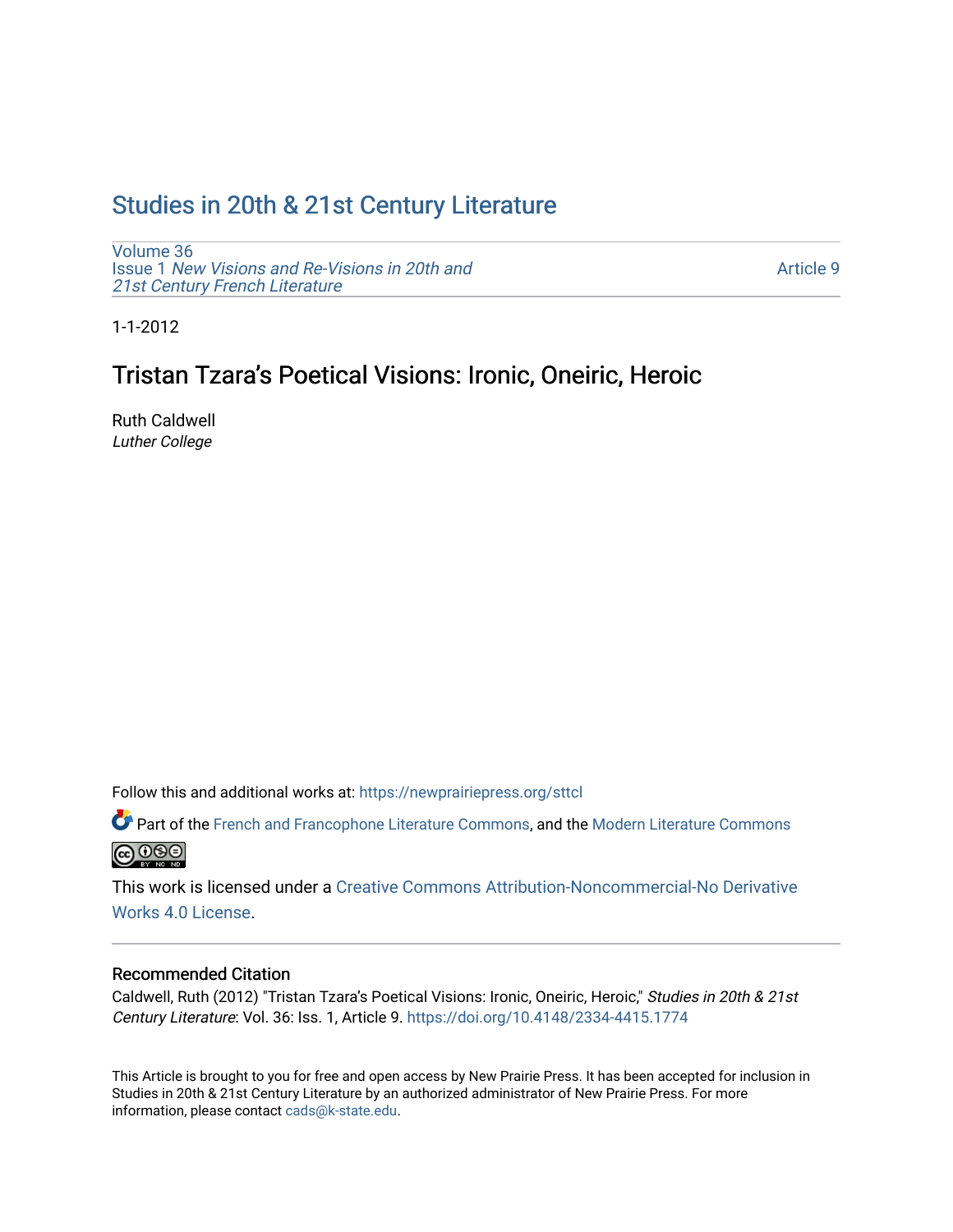# Tristan Tzara's Poetical Visions: Ironic, Oneiric, Heroic

# **Abstract**

Tristan Tzara is most often associated with Dada, a movement whose influence has often been overlooked. However, Tzara stands out among his peers because of his extensive production of poetical works associated not only with Dada but surrealism and beyond. In all of these texts we see a constant refusal to be complacent about artistic endeavor or the world around us. His Dada texts launch an attack on language by the use of irony and a tension of the text against itself. This internal tension becomes the struggle depicted in his surrealistic epic, L'Homme approximatif, an unfulfilled search for a cosmic language. Tzara's postwar poetry reflects Tzara's continuous political commitment as well as his ongoing use of irony and dream imagery in order to attempt to redefine the human situation. His critiques of war, commercialism, language and our relation to the natural world are still relevant in the twenty-first century.

# Keywords

Tzara, poetry, surrealism, modernism, Dada, self, L'Homme approximatif, war, commercialism, nature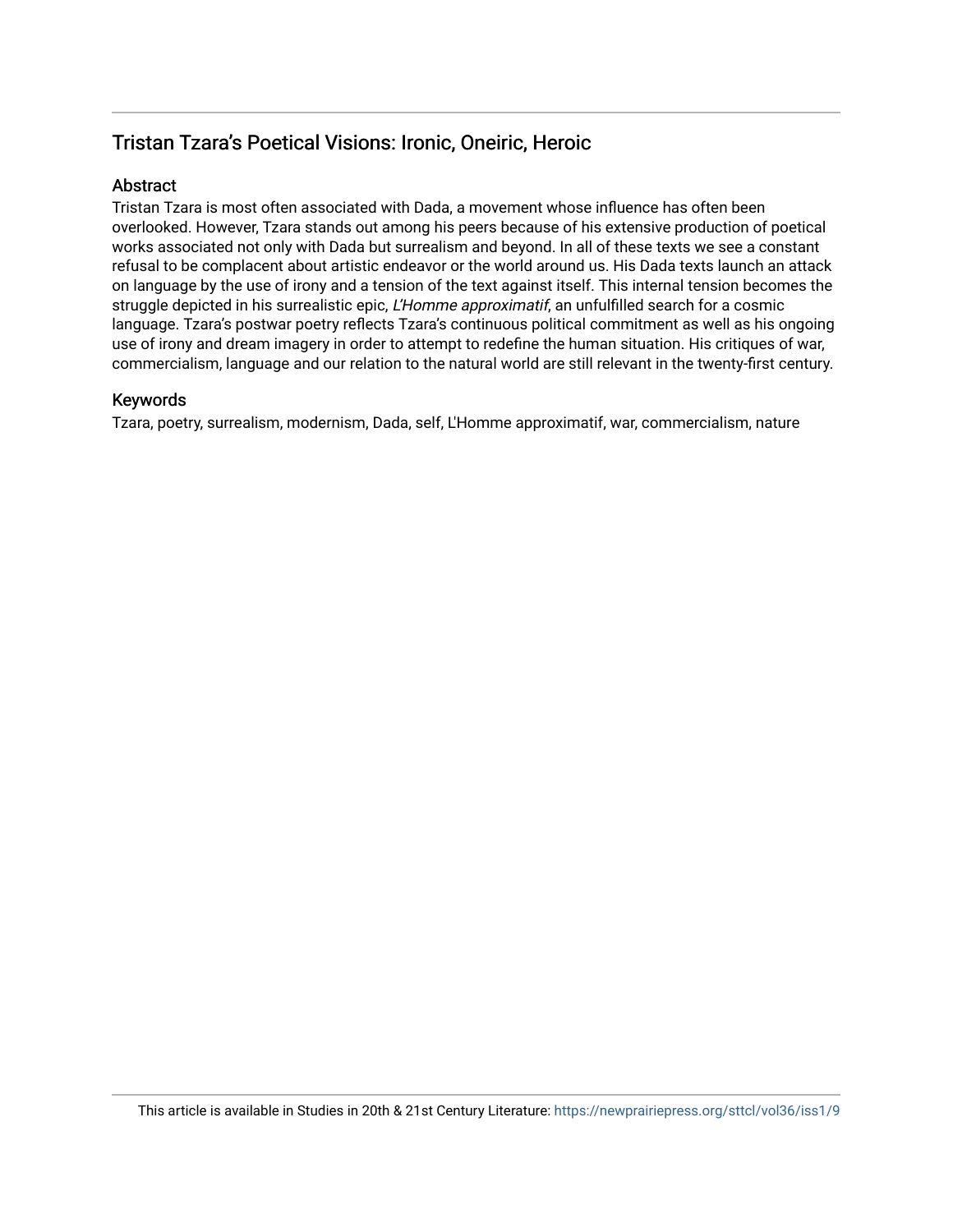## Tristan Tzara's Poetical Visions: Ironic, Oneiric, Heroic

## Ruth Caldwell *Luther College*

Tzara and Dada: the two names are linked even phonetically and indeed, anyone who begins to research Tzara finds his name inextricably linked to one of the most powerful artistic movements of the twentieth century. Dada burst upon the European literary scene during World War I in Zurich's Cabaret Voltaire with performances, readings and spectacles designed to shock bourgeois mentalities and question all definitions of literature and art. Its influence has continued today, beyond war protests through happenings, streaking, rock concert histrionics and neo-dada art to a contemporary advertising agency based in Australia called Dada. Surrealism, often seen by linear historians as the successor to Dada, likewise permeates our daily visual and verbal spaces. Many television and print advertisements capitalize on the absurd, unexpected or dream-like imagery of surrealist paintings and texts. The expression "It was surreal" regularly appears in daily news items as the reaction of people to various events.

Yet, despite the strong albeit largely unacknowledged influence of these movements on popular culture, the works of Dada and surrealist poets remain relatively in the margins of French literary study. If read at all, these texts are folded into courses on modernism, along with other movements such as expressionism, futurism and cubism. Whereas Tzara followed the same trajectory as many twentieth century poets influenced to varying degrees by all of these movements as well as World War II and its aftermath, he nevertheless rose to a distinctive position. As Mary Ann Caws has pointed out in *Approximate Man and Other Writings*, Tzara is the only poet who left us a considerable body of both Dada and surrealist texts (6). He is not only one of the founders of Dada, he also authored a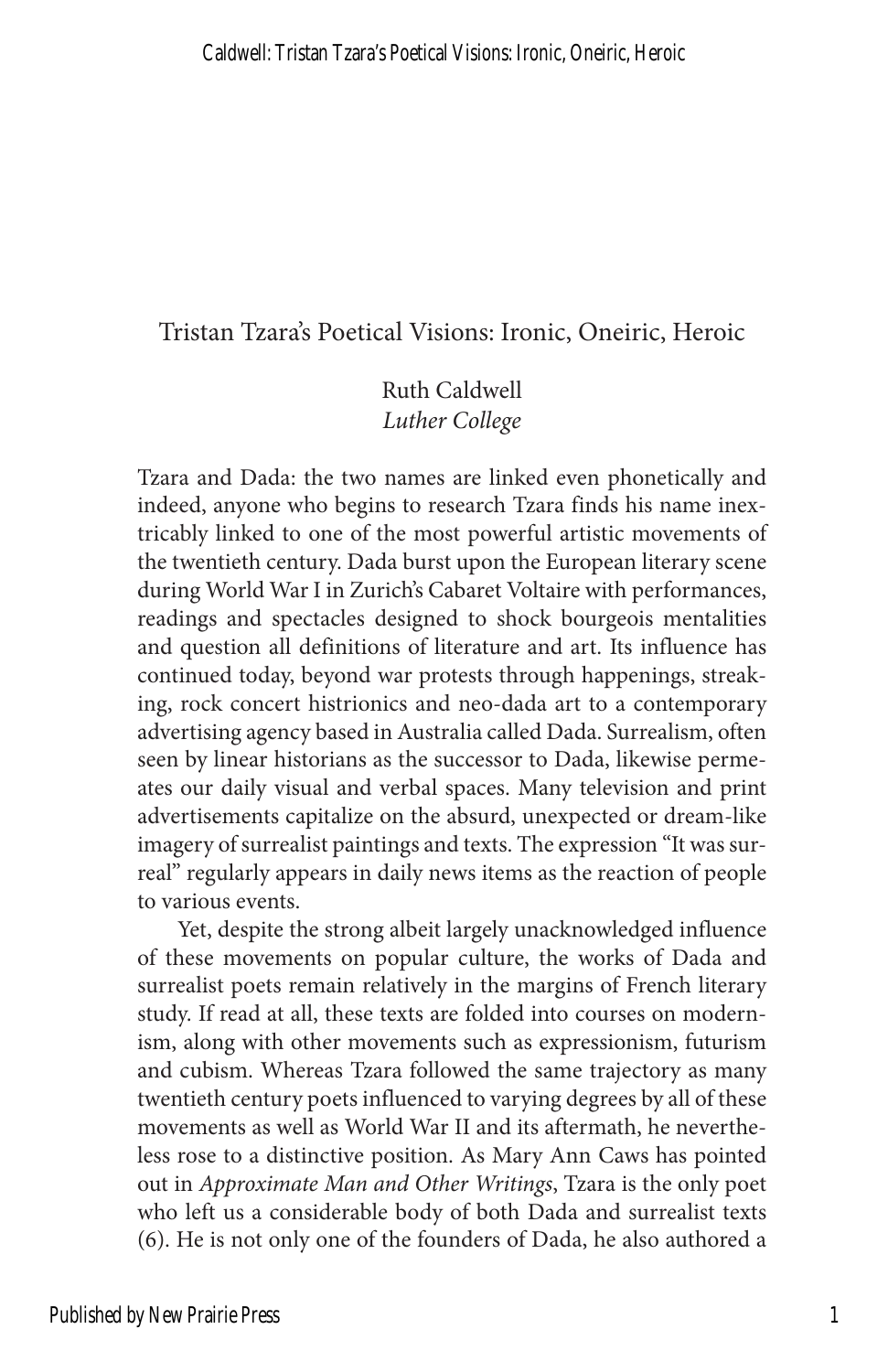recognized surrealist masterpiece (*L'Homme approximatif* 'Approximate Man') and continued publishing poetry until 1961. Authors as varied as Samuel Beckett and Allen Ginsburg or even the group Radiohead have acknowledged his influence.<sup>1</sup> While the present article cannot account for all of Tzara's extensive work, a sampling will highlight a quality that still speaks to us in the twenty-first century: his constant refusal to be complacent, either about artistic endeavor or the world around us.

Undeniably, Tzara's early Dada poetry can be disconcerting. Strings of meaningless syllables, only some of which may be construed to be onomatopoetic, sounds from African languages, arcane scientific and exotic words, which, when taken out of context, lose their meaning, words and images from advertising, and the cacophony produced by simultaneous readings at early Dada manifestations all contributed to a loss of orientation on the part of the reader or spectator. Although Caws has emphasized the circus-like quality of these texts, one might question how amusing they really were. Tzara was reacting violently against long-held values in western civilization and art. Thus his poetry is double-edged: he may be comic, but he also wants to shock and make us uncomfortable with our ways of seeing. His famous recipe for a poem in *Dada manifeste sur l'amour faible et l'amour amer* (1920) 'Dada manifesto about weak love and bitter love,' which involves cutting up random words from a newspaper, refutes all notions of genre and authorship (*Oeuvres complètes* 1: 382).2

 One of his poems in *Vingt-cinq poèmes* (1918) 'Twenty-five poems,' *pays voir blanc* 'country see white,' (*Oeuvres complètes* 1: 112), is an ironic attack against traditional sonority. The poem begins with a verse whose succession of vowels recalls the play of assonance in the style of Verlaine: "les ors des 10 heures ont brisé la mort." The line could be translated: 'the golden tints of ten o'clock have broken death.' However, if *ors* is taken as a plural conjunction rather than a noun and *dix heures* is a pun on *diseurs,* the text becomes: 'the nows of monologuists [or humorists] have broken death.' Meanwhile, the rest of the poem shows the destruction of this sonority, particularly in the poem's ending: "et poursuis les petits hommes dans leur voyelle / poursuis les petits les petits hommes dans leur voyelle" 'and pursue the little men in their vowel, pursue the little the little men in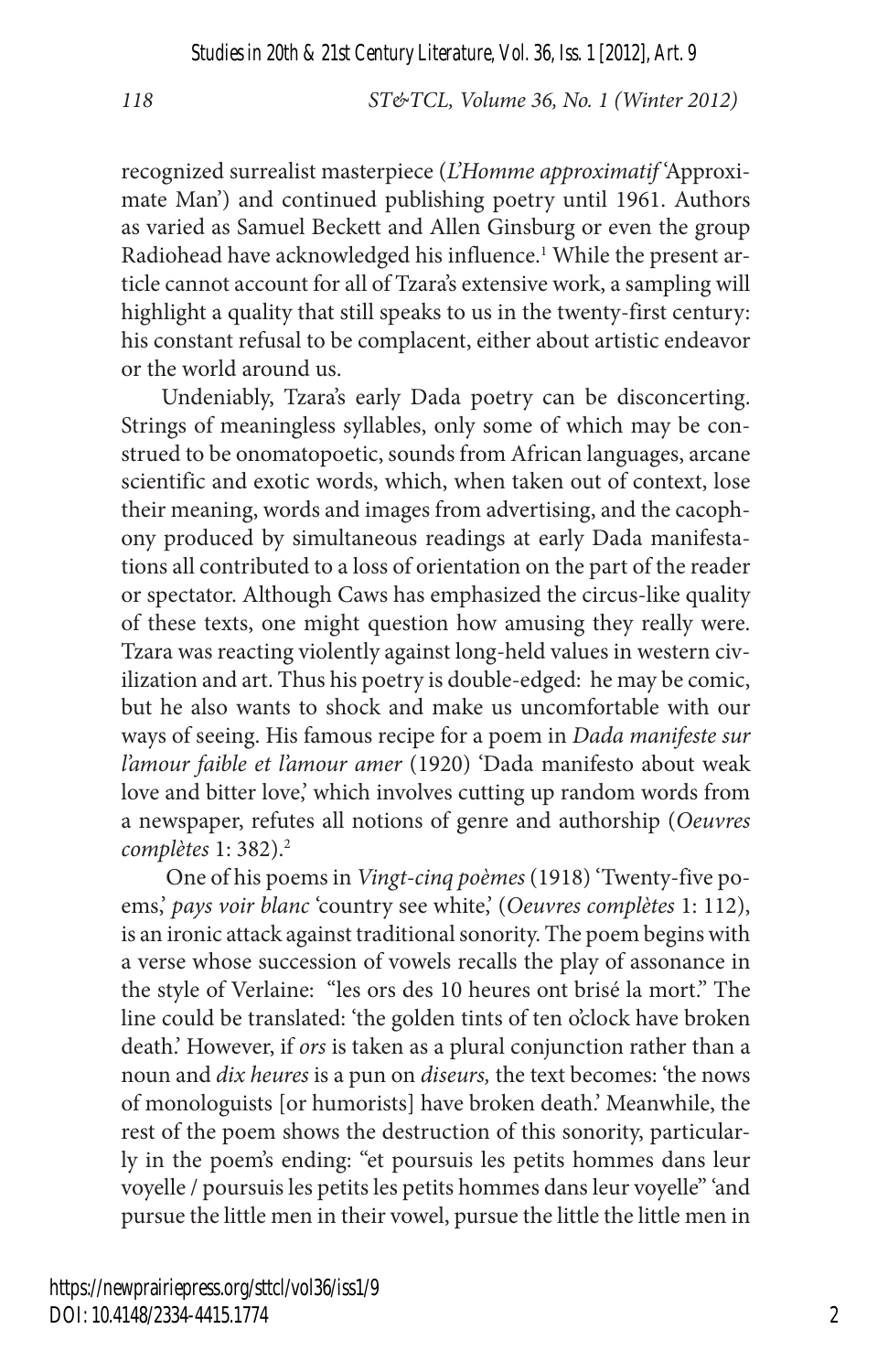thus is indeterminate and traditional poetry is ridiculed.

#### *Caldwell 119*

Ironic treatment of language is found not only in Dada texts but in later so-called surrealist ones as well, such as *L'Antitête* 'the Antihead' (*Oeuvres complètes* 2: 263-395)*,* a collection of poetic prose texts written between 1916 and 1931 and published in 1933. The title alone of the third section says it all: *Le Désesperanto*, a neat combination of the French word for 'despair' and Esperanto, the international language based on a rigid grammar and lexicon. *Grains et issues* (1935) 'Seeds and bran,' a hybrid work in which discursive and poetical languages change abruptly, contains a section, *Rêve expérimental,* 'Experimental dream' (*Oeuvres complètes* 3: 7-25), which outlines the unusual characteristics of a dream society. Here we see a theme associated with surrealism including many fantastical images. But there is sometimes a critical or ironical level, in which Tzara seems to make an implicit judgment on what he has written. In one passage from this section Tzara is describing a new sort of joy, involving cruelty and terror, an experiment in which he envisions various effects that eventually become a metaphorical attack on society (women, old men, aristocrats, and crowds in general). But there appears another level which suggests a reflection on the passage and ironically invites the reader to share the judgment: "Des chiens gorgés d'essence, auxquels on aura mis le feu, seront ameutés contre les femmes nues, les plus belles bien entendu" (*Oeuvres complètes* 3: 14) 'Dogs saturated with gasoline and set on fire will be sent to attack naked women, the most beautiful of course.' Further on, he says: "Ce sera très excitant, n'est-ce pas, tout le monde sera de cet avis" (*Oeuvres complètes* 3:14) 'It will be very exciting, right? Everyone will agree.' It is difficult to decide how much irony exists in *Rêve expérimental*, for in his notes to the section, Tzara takes this experiment quite seriously and so do most of his critics. Phillip Beitchman points out that the above quoted scenario is not to be interpreted literally, but that Tzara is "merely stating that in his version of communism life will be a complex and interesting affair" (49). It is true that any ironic tone disappears in *Grains et issues* after *Rêve expérimental*. Yet, in listing the characteristics of the new and free society in his experimental dream, Tzara is very regimental, to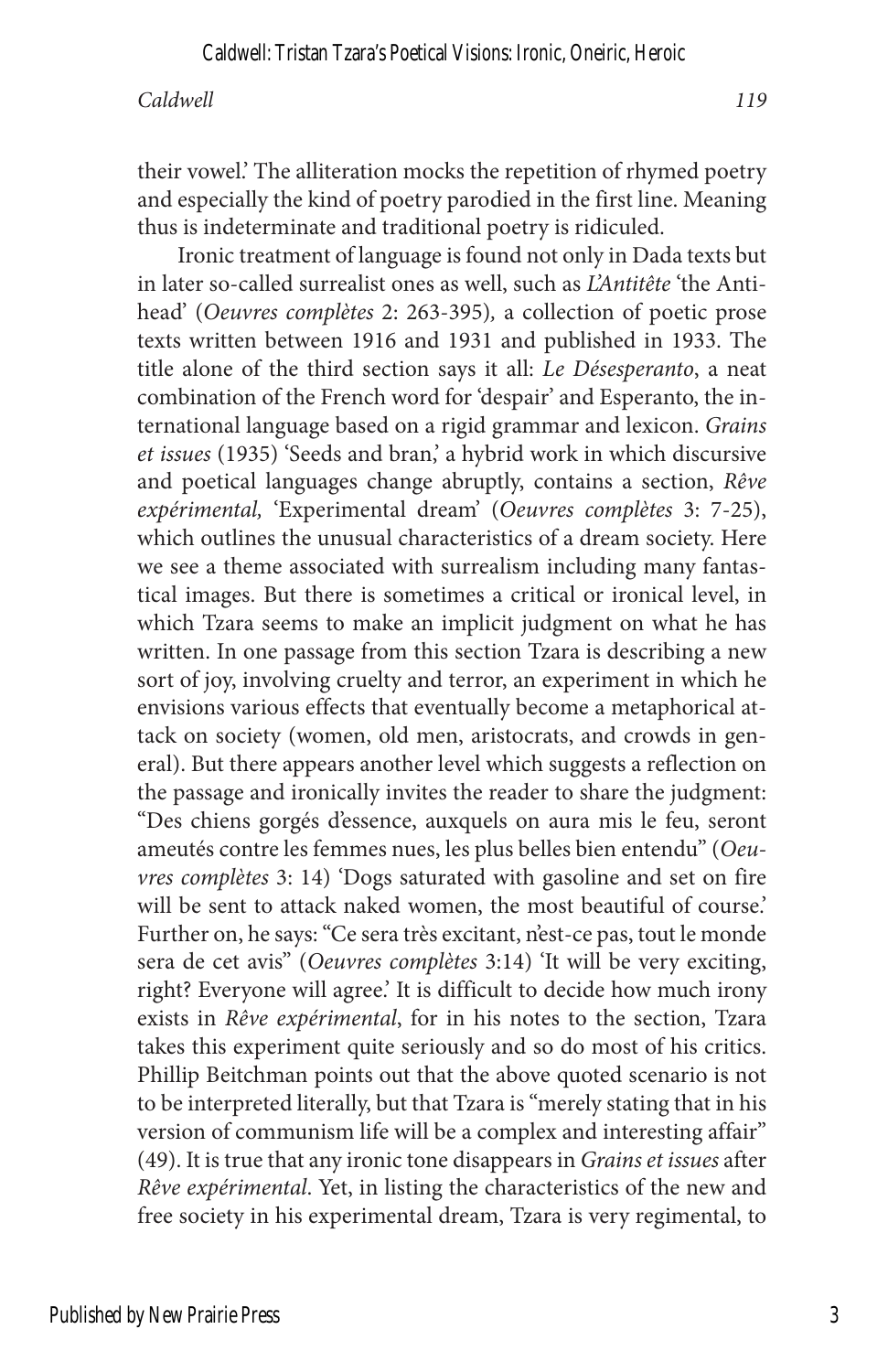the point of parodying the law: "Il sera interdit au rêve d'accoster les femmes dans la rue" (*Oeuvres complètes* 3: 9) 'The dream will be forbidden to accost women in the street.'

Tension of the text against itself is a frequent trait of Tzara's early Dada poetry. Describing these texts, Micheline Tison-Braun says that Tzara systematically interrupts the flow of words and breaks associations (91, note 1). The critic Pierre Prigioni pointed out that this young Romanian poet does everything possible to avoid the birth of a poem, opposing his interior energy and force against words in an *élan toujours brisé* 'a continuously broken lyrical outburst.' He adds that the complete failure of western culture is expressed in Tzara's poetry by the impossibility of the phrase to lead anywhere (Alquié 373-74). Thus, paradoxically, Tzara's early poetry in its senselessness could still be construed to carry meaning.

However, this tension is played out differently in Tzara's masterpiece, *L'Homme approximatif,* composed between 1925 and 1931. Tzara is now associating with the surrealists in Paris, and this long epic poem has many dreamlike elements. The work begins with lines whose predominance of nouns and participles, when juxtaposed, give a rush of images:

> dimanche lourd couvercle sur le bouillonnement du sang hebdomadaire poids accroupi sur ses muscles tombé à l'intérieur de soi-même retrouvé les cloches sonnent sans raison et nous aussi sonnez cloches sans raison et nous aussi nous nous réjouirons au bruit des chaînes que nous ferons sonner en nous avec les cloches (*Oeuvres complètes* 2: 79)

> sunday heavy lid on the seething of blood weekly weight crouched on its haunches fallen inside oneself, found again the bells ring for no reason and we too ring, bells without reason, and we too we will rejoice at the clank of chains that we will sound within us with the bells. (*Approximate Man*   $(25)^3$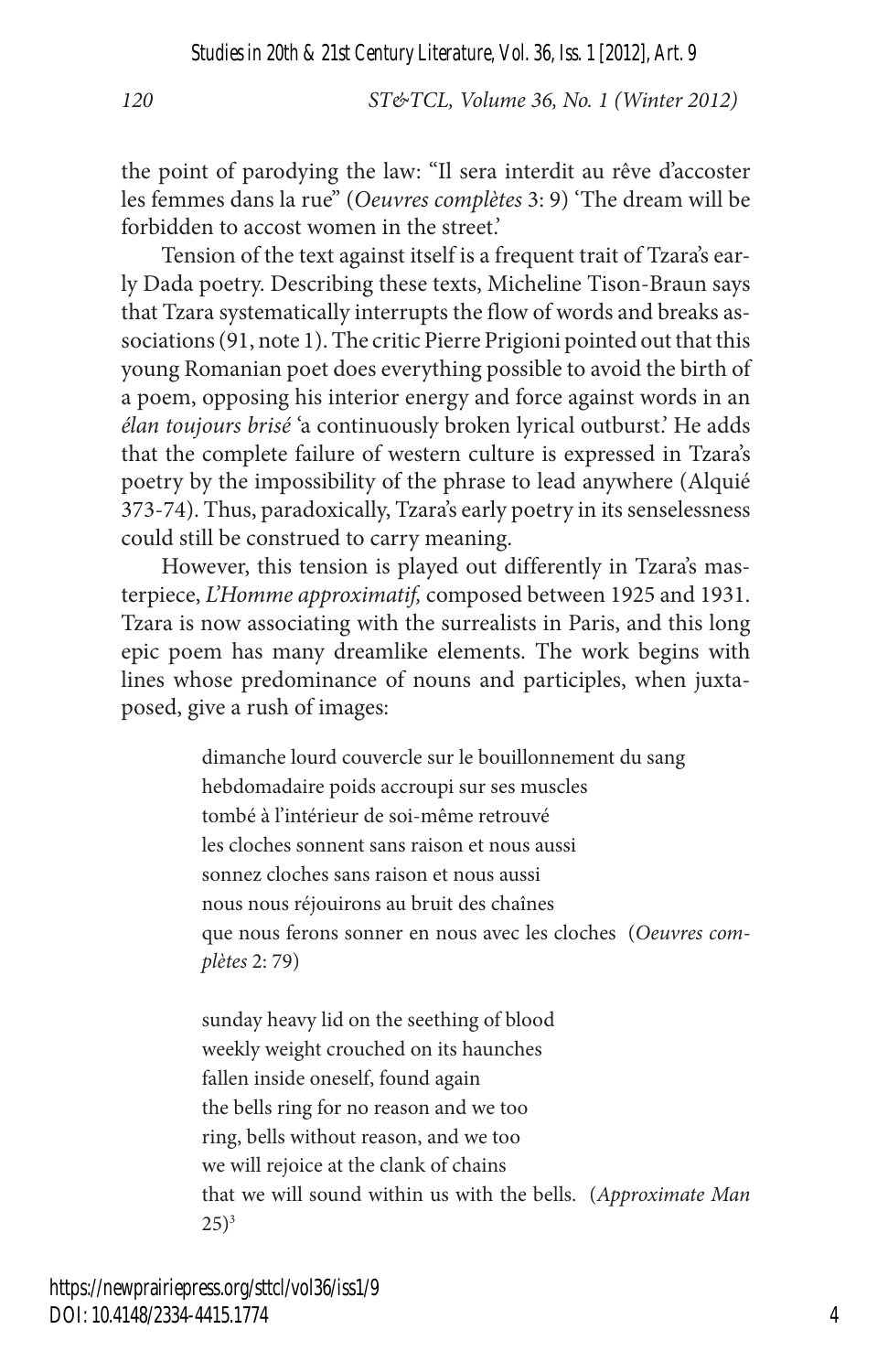Such breathless lines continue throughout the text and carry the reader along in their movement. The Baudelairean metaphor of the first quotation, above, creates a juxtaposition, where Sunday, a heavy, rather than joyous time, oppresses any kind of life force, whether physical (the seething of blood) or represented in time (weekly weight). More generally we see in this metaphor a conflict between the imposing and noisy exterior (Sunday, lid, the bells) and the repressed interior (blood, fallen inside oneself, chains within us) which can only echo the noise from the outside, as suggested by the repetition of "ring" and "we too." The evocation of interior depths invites a dreamlike state and this dialectic between the exterior and the interior continues throughout this poem.

Some images associate more subtly and metaphor becomes metamorphosis, as Herbert Juin has suggested (10). In the following lines,

> même sous l'écorce des bouleaux la vie se perd en hypothèses sanglantes

> où les pics picorent des astres et les renards éternuent des échos insulaires

> mais de quelles profondeurs surgissent ces flocons d'âmes damnées

> qui grisent les étangs de leur chaude paresse (*Oeuvres complètes*  2: 100)

even under the bark of birches life is lost in bloody hypotheses where the peaks peck at stars and the foxes sneeze insular echos but from what depths arise these flakes of condemned souls that intoxicate the ponds with their searing idleness (43)

many disparate subjects are introduced, but instead of negating each other and thereby stopping the movement of the text, as in earlier poetry, they work together to suggest a transformational universe, where life is presented in terms of "hypotheses," and where the interior (under the bark) has a movement of its own (literally 'loses itself'), capable of change. The lines that follow show the possible linking of the interior with the exterior, and outward movement is suggested by elements of the earth reaching the sky or the air (second verse) and things beneath the earth touching the surface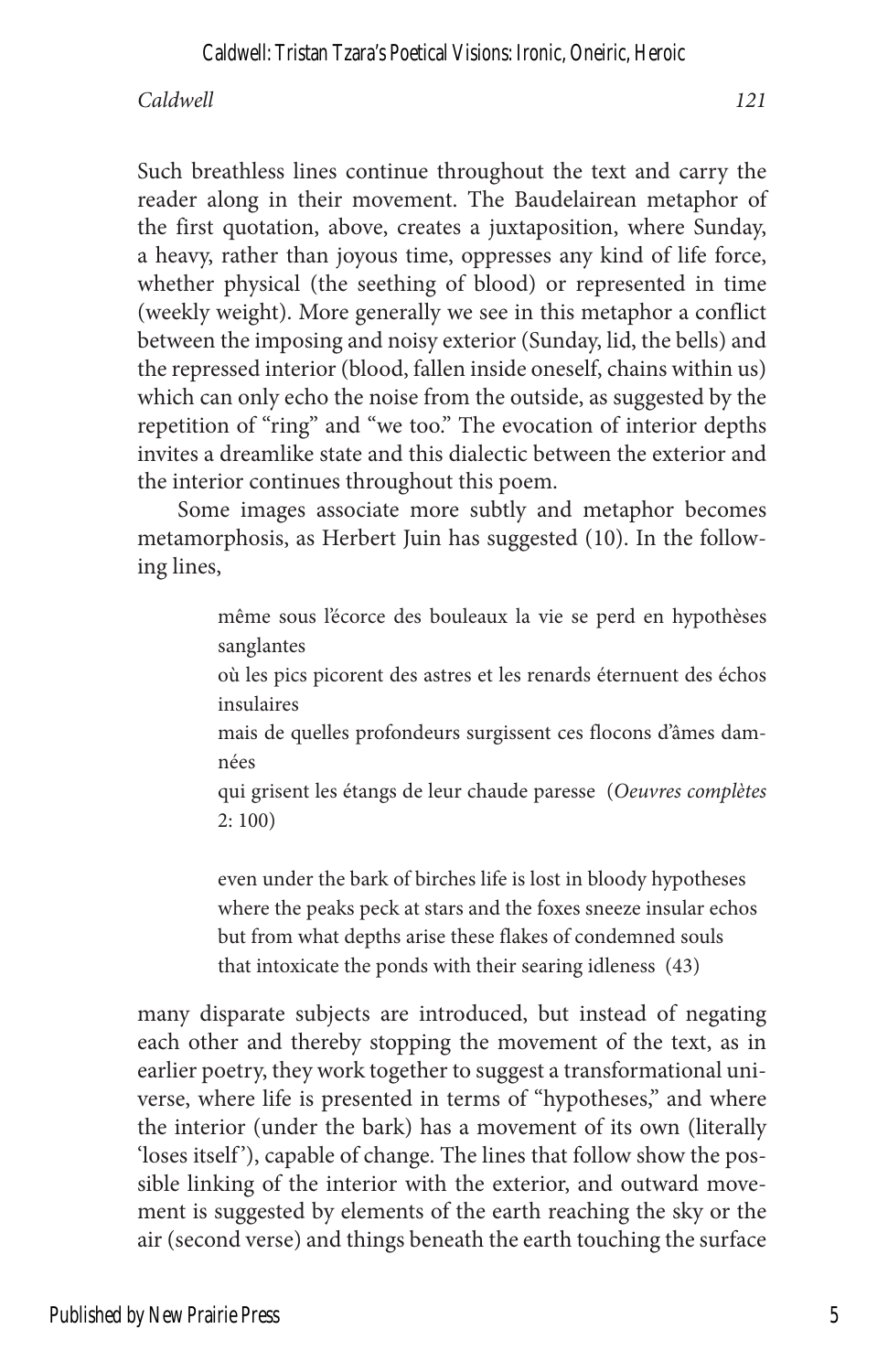*Studies in 20th & 21st Century Literature, Vol. 36, Iss. 1 [2012], Art. 9*

*122 ST&TCL, Volume 36, No. 1 (Winter 2012)*

of water (last two verses). There is a mixture of plants (birches), animals (foxes), humans (condemned souls) and cosmic elements (stars, ponds). Even one word in the original French can show these possible transformations. Thus, in the phrase "where the peaks peck at stars," either mountain peaks or pickaxes or woodpeckers (all of which are signified by the word *pics*) reach high enough to peck at stars. Once the reader accepts this transformational, oneiric world, it is possible to continue reading, undaunted by rapidly changing images.

An uninterrupted reading and dreamlike state is also supported by the use of repetition. Almost every one of the nineteen sections has a recurring phrase that reappears like a refrain (such as "the bells ring without reason and we too"), providing a familiar guidepost for the reader. Sometimes a refrain is carried through the entire text, the most obvious example being the phrase "et tant d'autres et tant d'autres" 'and so many others and so many others' which appears at the ends of sections III, IV, VII, XI and XVIII or at the ends of stanzas in sections XVII, XVIII, and XIX. There is also partial repetition of this refrain in section XVIII and variations in section XVII and in section X, which contains an enumeration constructed on *tant* 'so many,' and ends with the lines "et tant d'autres s'enflent et se dénouent / et tant d'autres se brisent secrètement" 'and so many others swell and sink again / and so many others break in secret' (63).

A related refrain universalizes incompleteness: "homme approximatif comme moi comme toi lecteur et comme les autres" (29) 'approximate man like me like you reader and like the others.' It first appears in section II and is echoed in sections VIII, XIV, and XVI, inviting us to incorporate all persons into this twentieth-century version of everyman who is approximate because, as Beitchman says, he has no definite entity (12). He is incomplete, being only a separate part of the universe and an unfinished part at that, since he cannot even integrate his experiences. It is this incompleteness that provides the conflict of the poem, a constant dialectic between gratuity and separation and the possibility of order and unity. On the one hand, approximate man seems a victim of some kind of numbers game: his head is compared to a number, albeit a luminous one (29) and his soul could be scattered in playing cards (90). He is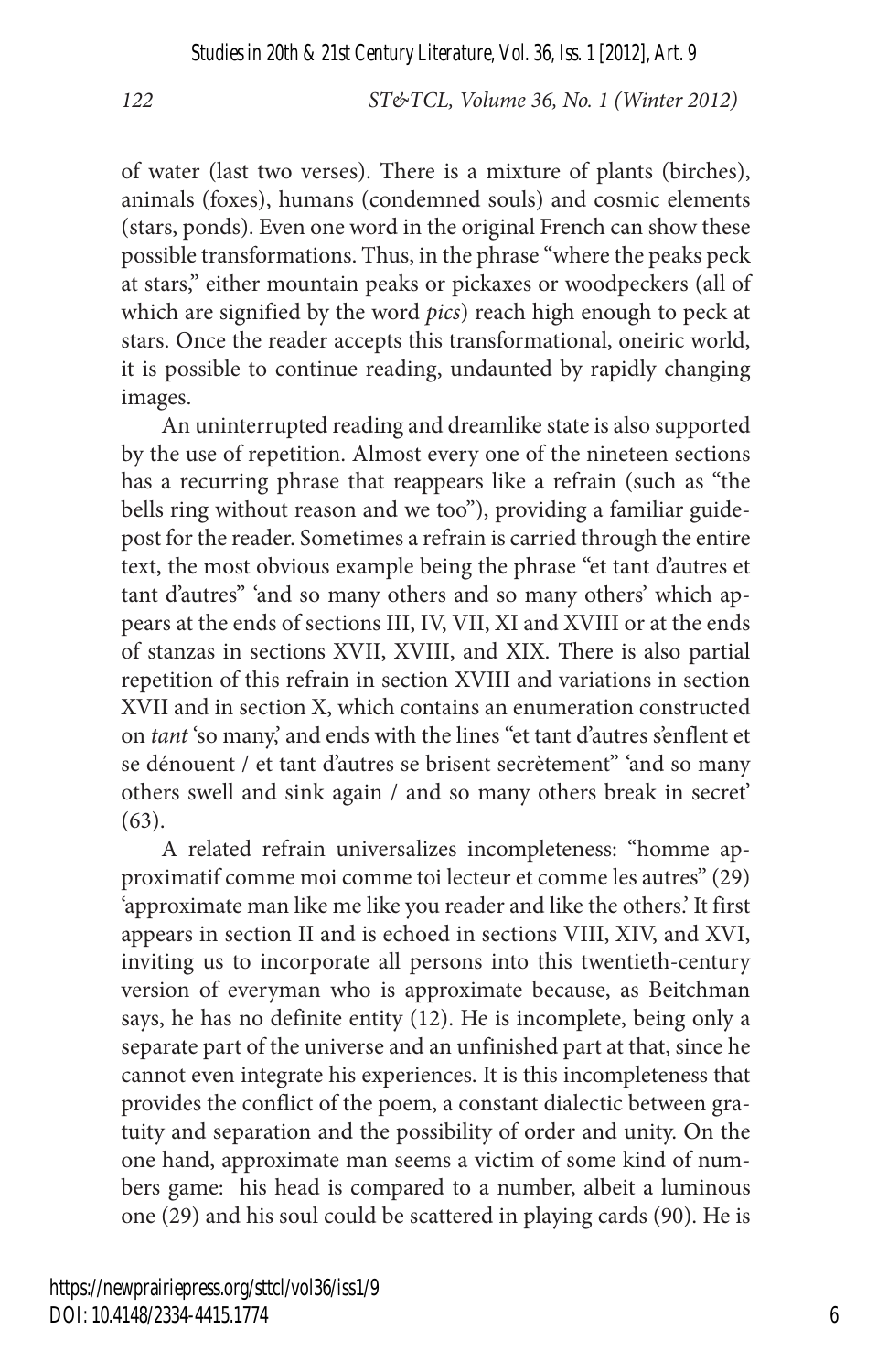### Caldwell: Tristan Tzara's Poetical Visions: Ironic, Oneiric, Heroic

### *Caldwell 123*

constantly reminded of his pettiness:

pauvre petite vie perdant pied chaque jour culbutée basculée précipitée pauvre vie pauvre vie harcelée par les présages fauves piétinée (*Oeuvres complètes* 2: 141)

poor little life losing ground each day overthrown toppled trampled poor life poor life harassed by wild portents trampled. (79)

His life is meaningless, since he has no escape: "all you have left from life is the despair of escape thwarted" (31). He seems no more than a sterile piece of material, "man amiable merchandise eyes open but tightly sealed" (30). The experiences he might have are merely commodities, and approximate man's passing through life is compared to a bewildered shopper going through a store, unable to buy anything (32-33).

Approximate man's eyes are "cheap lodging" (29) and his very existence is "rented" (59). His life is literally spent according to the adage of time is money:

> ta jalousie jaillit de l'étroit simulacre qui serre le temps dans la bourse de ta vie (*Oeuvres complètes* 2: 85)

your jealousy bursts forth from the narrow semblance that stows time away in the purse of your life. (30)

These commercial references not only show the petty character of approximate man's individual existence but they also critique the supposed society he has created for himself. Indeed his effort at ordering his own kind has not only made him a commodity, but has narrowed his universe and crushed his sentiments. Areas of civilization, such as cities, are depicted negatively in "the city mud of our feelings" (44) or "another town like another sorrow" (89). Daily activities in society such as shops, concert halls, the hairdresser, are associated with death (32-33). Because approximate man has lived in the routine of his society, he cannot really understand his life or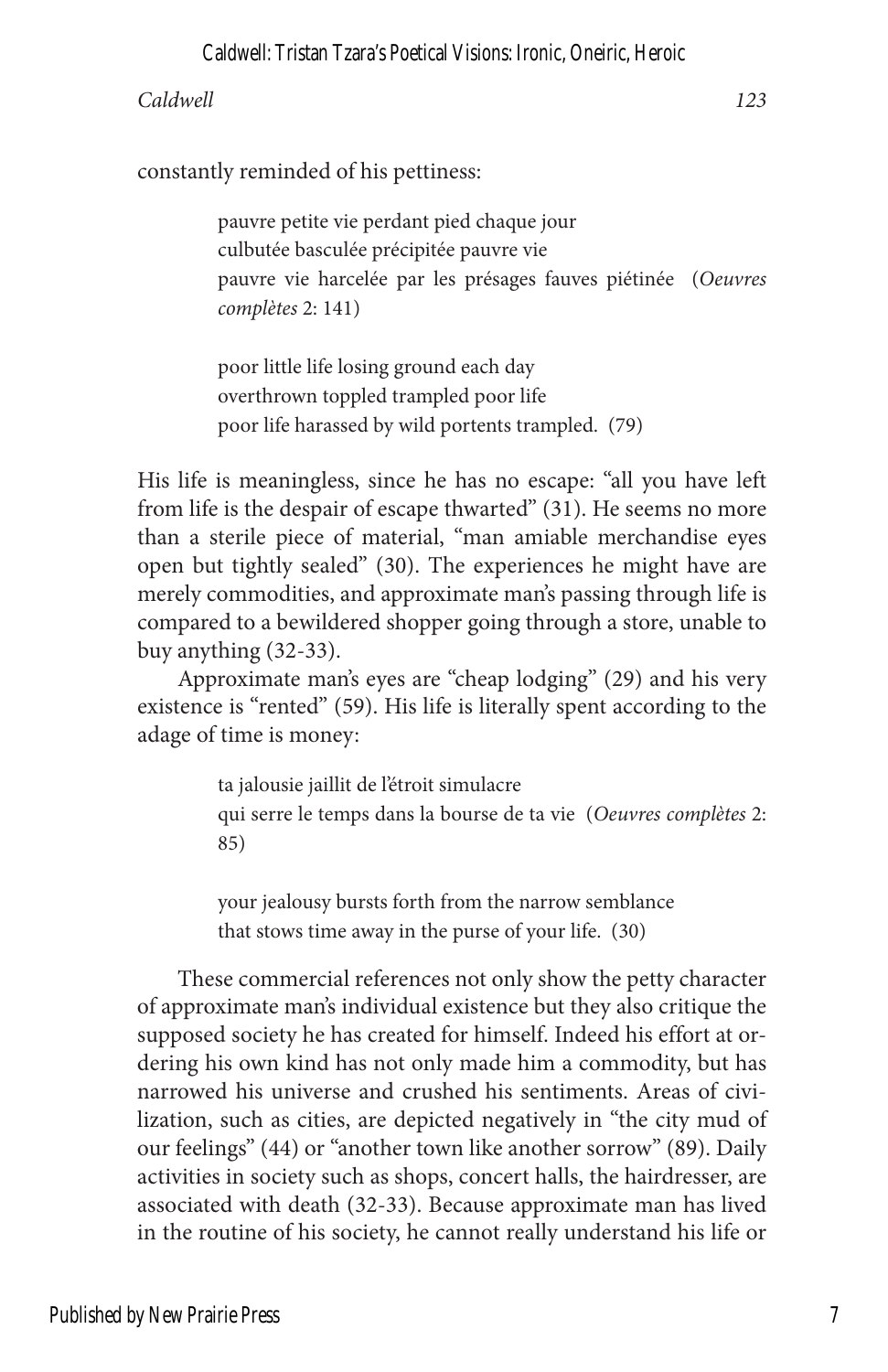*124 ST&TCL, Volume 36, No. 1 (Winter 2012)*

time and thus death is a dark and incomprehensible perspective.

On the other hand, beyond approximate man's everyday society, a unity exists where the numbers of the game have "leveled out" (96). In spite of the fact that approximate man is "diverse," "misunderstood," and moves in the "almosts of destiny" (29), in spite of the multiplicity of his universe, there is the possibility of encounter:

> berger qui mène nos destins dans tant de sens que parfois ils se rencontrent si souvent ils se côtoient (*Oeuvres complètes* 2: 117)

shepherd who guides our fates in so many directions that sometimes they meet so often they run side by side. (59)

Opposing the themes of chance and separation is the theme of relationships and correspondences. There exists "eternal coincidence" (67) and approximate man carries "locked in the secret of your entrails the key to great coincidence" (39).

These relationships are shown in Tzara's imagery, typical from his Dada writings, which mixes animals, vegetables and minerals: bushes have fins (36), a poplar can fly (37), children change into grasshoppers (53), plants climb in the veins of approximate man (76) and in the pores of the skin one finds a garden and the "fauna" of sufferings (86). These difficult relations, hidden beneath external appearances, are in a continual metamorphosis, capable of extending themselves into infinity or extinguishing themselves in an eternal play of approximations:

> et de si difficiles relations se nouent entre les apparences et architraves

> homme un peu animal un peu fleur un peu métal un peu homme

> les relations qui ont leur vie indépendante en dehors de celle des voix et des rives

> les relations qui s'agrandissent s'effilent planétaires (*Oeuvres complètes* 2: 162)

> and such difficult relations are formed between appearances and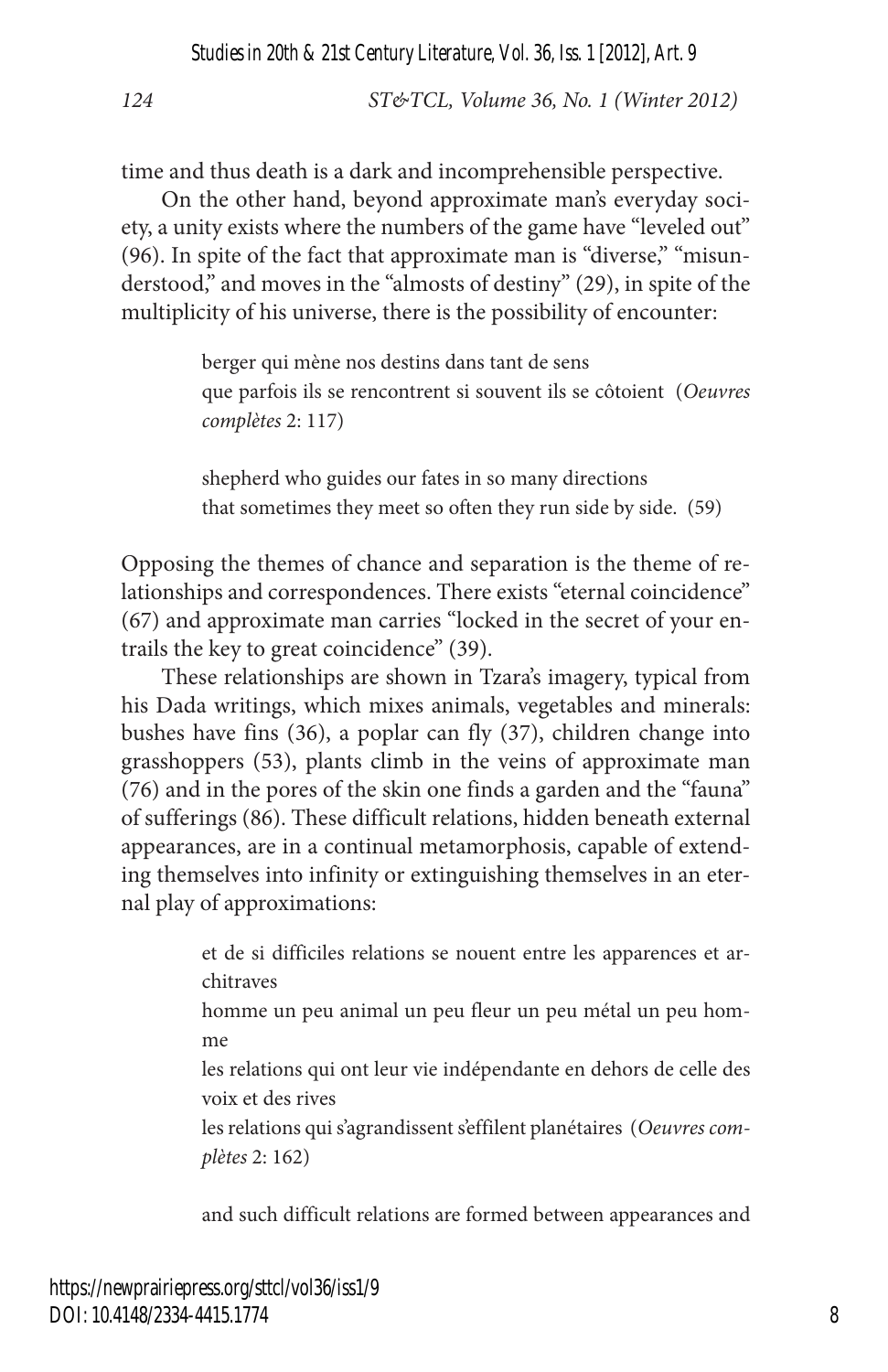architraves man slightly animal slightly flower slightly metal slightly man relations independent of voices and of riverbanks relations like planets that grow or slowly taper off. (97)

Religious references abound in this poem: god is placed among cells, (32), there are "eucharistic games" (102), and a "jesus of air," (97), but the struggle is not to be found on a religious plane, for the real crisis of the poem is on another level: language. More consistently than any other images or allusions, references to language appear everywhere in *L'Homme approximatif*. The first section of the poem announces the crisis, where we see the meaningless sounds of the Sunday bells and the chains rung within ourselves, and the speaker next asks: "what is this language lashing us we start in the light" (25). There exists, then, a meaningful language whose brightness strikes us in our doubts and senseless activities. Then the speaker refers to "…the warmth spun by the word / around its center the dream called ourselves" (26). In the original French, the word for "center" is *noyau*, the pit or stone of a fruit. Just as the outer covering of a fruit can protect and nourish the seed, so the word weaves a covering around us and is thus our access to the exterior. However, the word is not a given, but something to be sought after. In contrast to approximate man's babbling and noises, associated with coldness and death, the word is associated with warmth and life, and the first section ends, reflecting back on the previous refrain.

Approximate man's everyday, noisy language is inadequate and prevents him from truly relating to his environment. Thus words are "our enemies" (34), approximate man is marked by "mortuary punctuations" (77) and if Sunday was a heavy lid in the first line of the poem, later we see a lid covering the "prison of voices" (75). Probably the most direct accusation of common language occurs in section XIV:

> nous avons déplacé les notions et confondu leurs vêtements avec leurs noms aveugles sont les mots qui ne savent retrouver que leur place dès leur naissance leur rang grammatical dans l'universelle sécurité

> bien maigre est le feu que nous crûmes voir couver en eux dans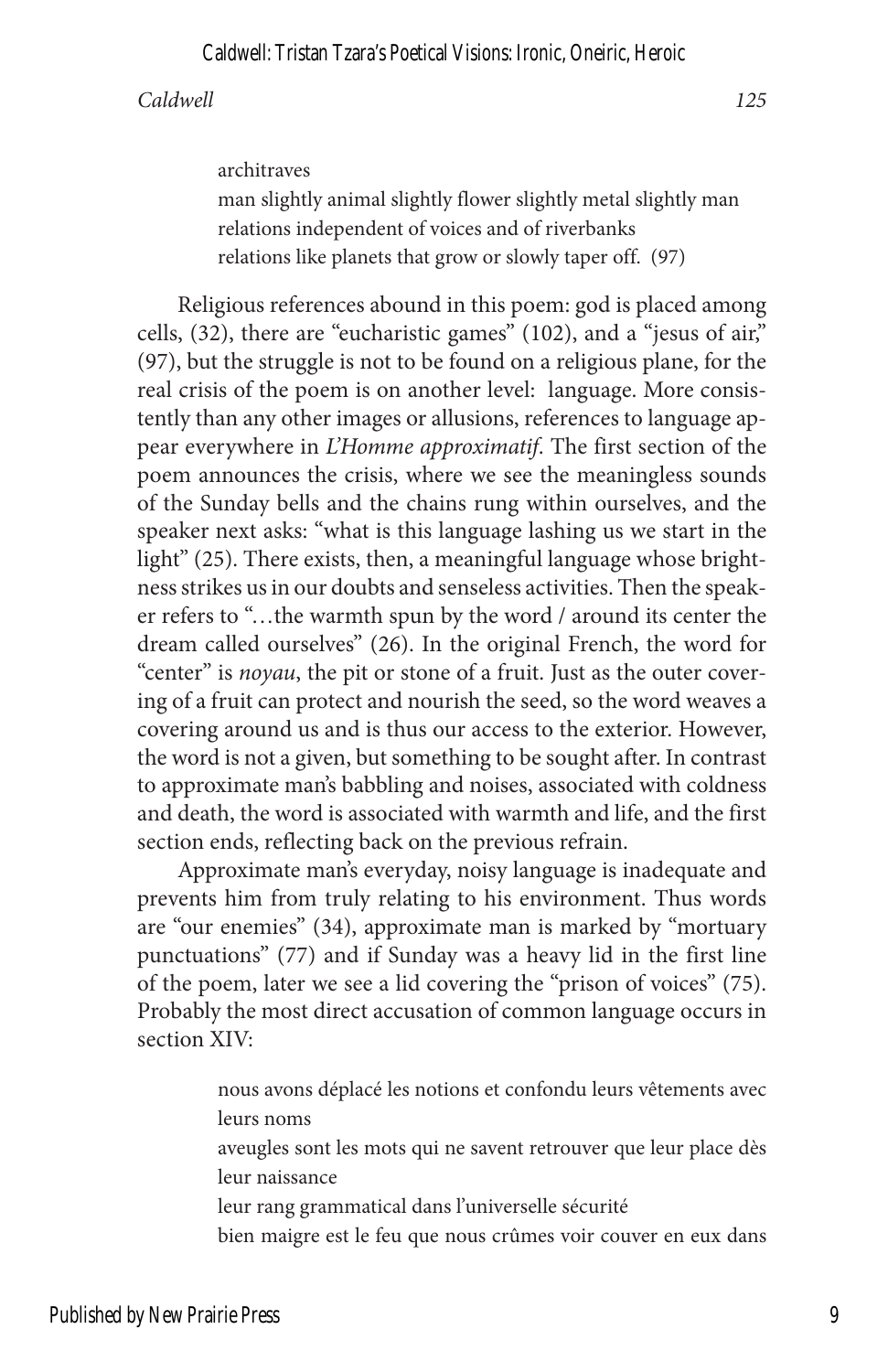#### nos poumons

…

…

et pourtant les objets sont là consolation côtoyant les sensations il n'y a que leurs noms qui soient pourris vermoulus insalubres (*Oeuvres complètes* 2: 143-44)

we have displaced the ideas and confused their clothing with their names

blind are the words which from their birth can only find their place again

their grammatical rank in the universal safety

meager is the fire we thought we saw kindling in them in our lungs

and still objects are there, consolation bordering sensations only their names are rotted, decrepit unhealthy. (80)

Tzara is attacking the convention of words, which have become rotted because they are arbitrary signs, no longer applying to things but to their own grammatical system. He wants to bring words closer to reality.

What he longs for is a language where the meaning and reality of things would be transparent, and "the word alone suffices for seeing" (33). This situation would occur with a cosmic language, common to all existence. In a reconstruction of primitive times, the speaker reflects nostalgically on this language, an "alphabet of birds," and notes that "we are made of mirrors and air," that is, we should reflect rather than transform things by our thought (44). In contrast to the attack on approximate man's language, we see a language that participates in the mixture of cosmic elements. There exist "multiple languages" (51), the sky has tongues (98), there are "flying words" and "spinning words" (49), rain is described as "continuous writing" (54) and there is an "indescribable theory of vocabularies and of thorax" (66), an "alphabet of your necklace of teeth" (76), a "grammar of eyes" (101), and mollusks have hieroglyphics (90).

The speaker's struggle, then, consists of a search for this cosmic language, and with this language we presume he might decipher the "illegible sun" (33). The significance of the dream sequence in sec-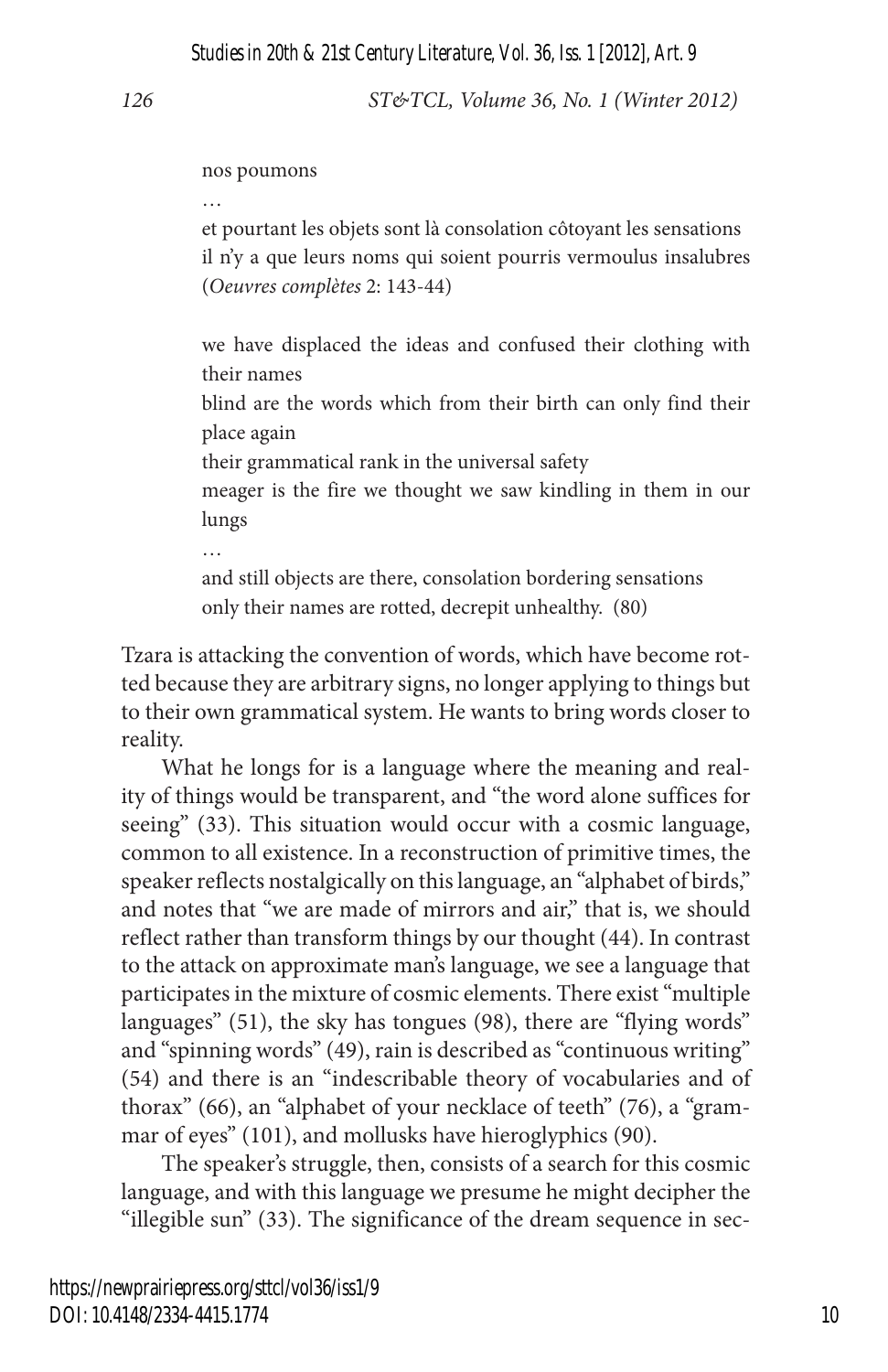tions IV and V is an escape from ordinary language. The speaker fears the "black bands of marauding maxims" which are always in the environs of sleep (37) and he notes that "suspicious sentences" are always there upon awakening (41). Respite and the end of the search are found beyond ordinary reality, and the allegorical wolf of the ninth section has a particular strength, which is a "seeker of undiscovered freedoms" (58). In the original French, these freedoms are *inédites*, literally unpublished and by extension undiscovered. Redemption is to be found in language, and at the end of the ninth section, where the wolf finds his "shepherd of the holy constellation" (58), he rises to emigrate "toward the celestial pastures of *words* (60, emphasis added).<sup>4</sup>

It is important to note that the only sections of the poem that really represent liberation are those of explicit dreaming (sections IV and V) or of allegory (section IX). There is no resolution to approximate man's conflict, and his struggle continues from the beginning to the end of the poem. The unity desired is not readily available and synthesis is depicted as an "unruly tonic" (44). Moreover, approximate man's closed situation is associated with the impenetrability of rocks, and in the absence of light he feels the "despair of granite" (93). These obstinate opposing forces make effort and searching the constant action of the nineteen sections of the poem and ultimately render heroic this courageous but neverending quest.

The last section, XIX, begins with an apocalyptic rupture: mountains have the whooping cough, the sky is compared to a common trench, the rain is rapid and "oblivions of essences" are drowned (100). Before the final repetition of the refrain that ends the poem, the speaker compares approximate man to a "slow furnace" and implores fire to come, rejecting harmony. The only element that seems to remain untouched is approximate man, although in his rock-like closure, he awaits expectantly his own rupture, and four times we see slight variations of the final powerful refrain:

> et rocailleux dans mes vêtements de schiste j'ai voué mon attente au desert oxydé du tourment au robuste avènement de sa flamme (*Oeuvres complètes* 2: 171)

and stony in my clothing of schist I have pledged my waiting to the oxidized desert of torment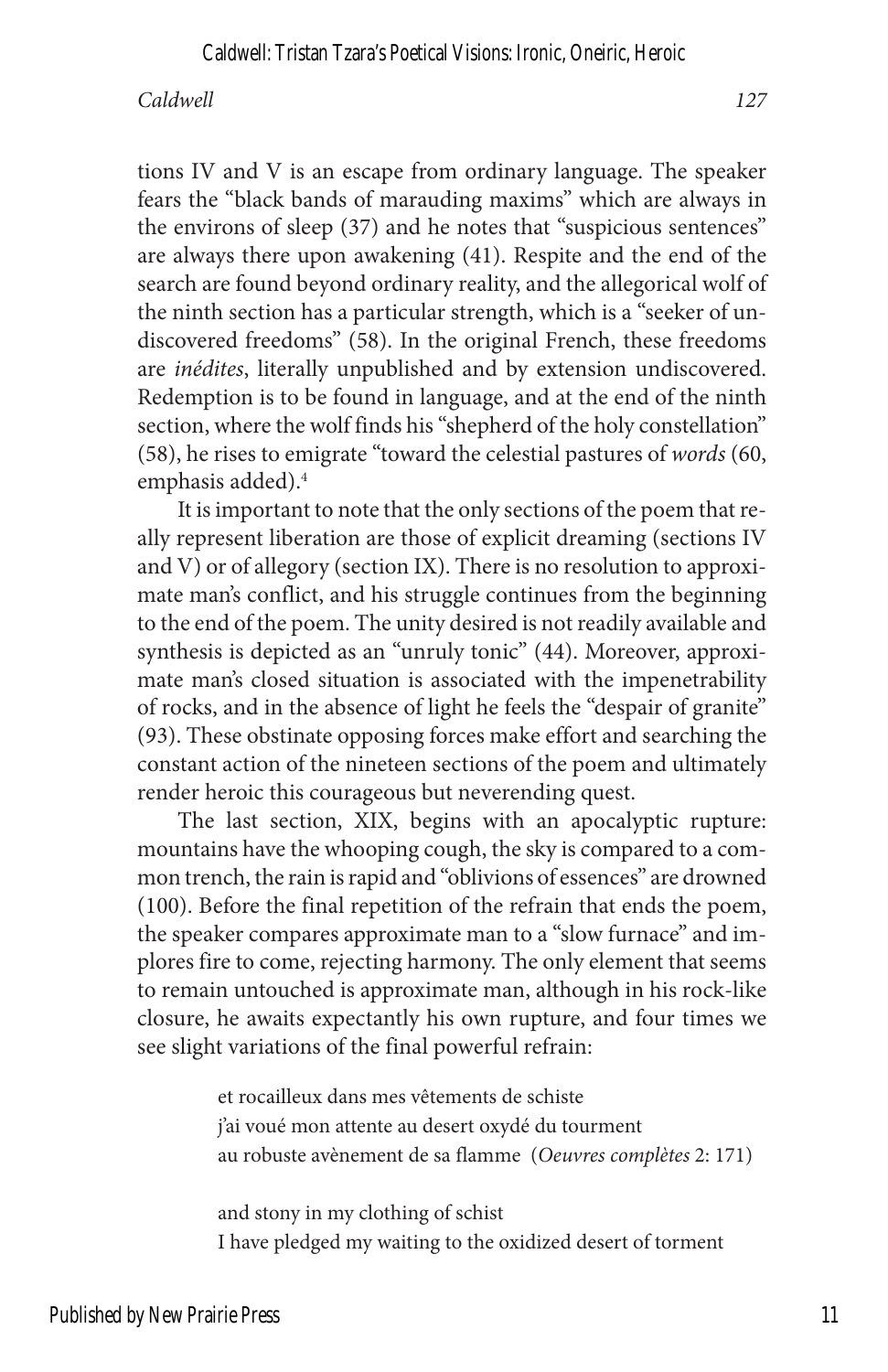*Studies in 20th & 21st Century Literature, Vol. 36, Iss. 1 [2012], Art. 9*

*128 ST&TCL, Volume 36, No. 1 (Winter 2012)*

to the unshakable advent of its flame. (104)

Critics have pointed out the immobility of this final image. For Caws, this ending is unexpected, contrasting with all that is approximate, and it highlights the speaker's "heroic solitude" (274). Tison-Braun, more radically, calls the speaker's immobility "voluntary" and relates this "volcanic myth" to "contemporary metaphysical nihilism" (37-38). Neither interpretation is particularly optimistic. However, the hard stone and dry desert are in contrast with other images that imply movement in this refrain. Schist, after all, is metamorphic rock, the result of change under pressure. The desert is oxidized, that is subjected to the releasing of free radicals to form something else. The advent of fire is dramatic and violent, but it guarantees transformation, if not purification. The speaker is calling for dramatic change and by ending his epic poem in this way, Tzara draws on a long tradition of association between fire and poetic creation, an apt conclusion to the search for a language seen throughout the poem. *L'Homme approximatif* is indeed Tzara's masterpiece, a summative work that could be considered his *De rerum natura* in which he sets forth ideas about poetic expression and the place of humans in the universe.

Although Tzara continued to publish a large body of work after this epic, critics have tended to make two sorts of observations about it: the meaning of the poetry is more accessible and it has a strong political orientation. It is understandable that Tzara's writing should reflect his political activities, for they were numerous. In 1935, Tzara participated in the International Congress of Writers for the Defense of Culture (*Congrès International des Ecrivains pour la Défense de la Culture*), which was organized by The Association of Revolutionary Writers and Artists (*AEAR, Association des Ecrivains et Artistes Revolutionnaires*). As a delegate from this group, Tzara went to the front and to Madrid during the Spanish Civil War. He wrote in clandestine magazines in the south of France during the Resistance, and after the liberation of Toulouse he helped found the *Institut d'Etudes Occitanes* 'Institute of Occitan Studies,' hoping to integrate Occitan sources into the national French literature. Tzara's political activities did not end with World War II, and in 1947 he both became a French citizen and joined the Communist Party. He continued to be involved in politics until his death in 1963, by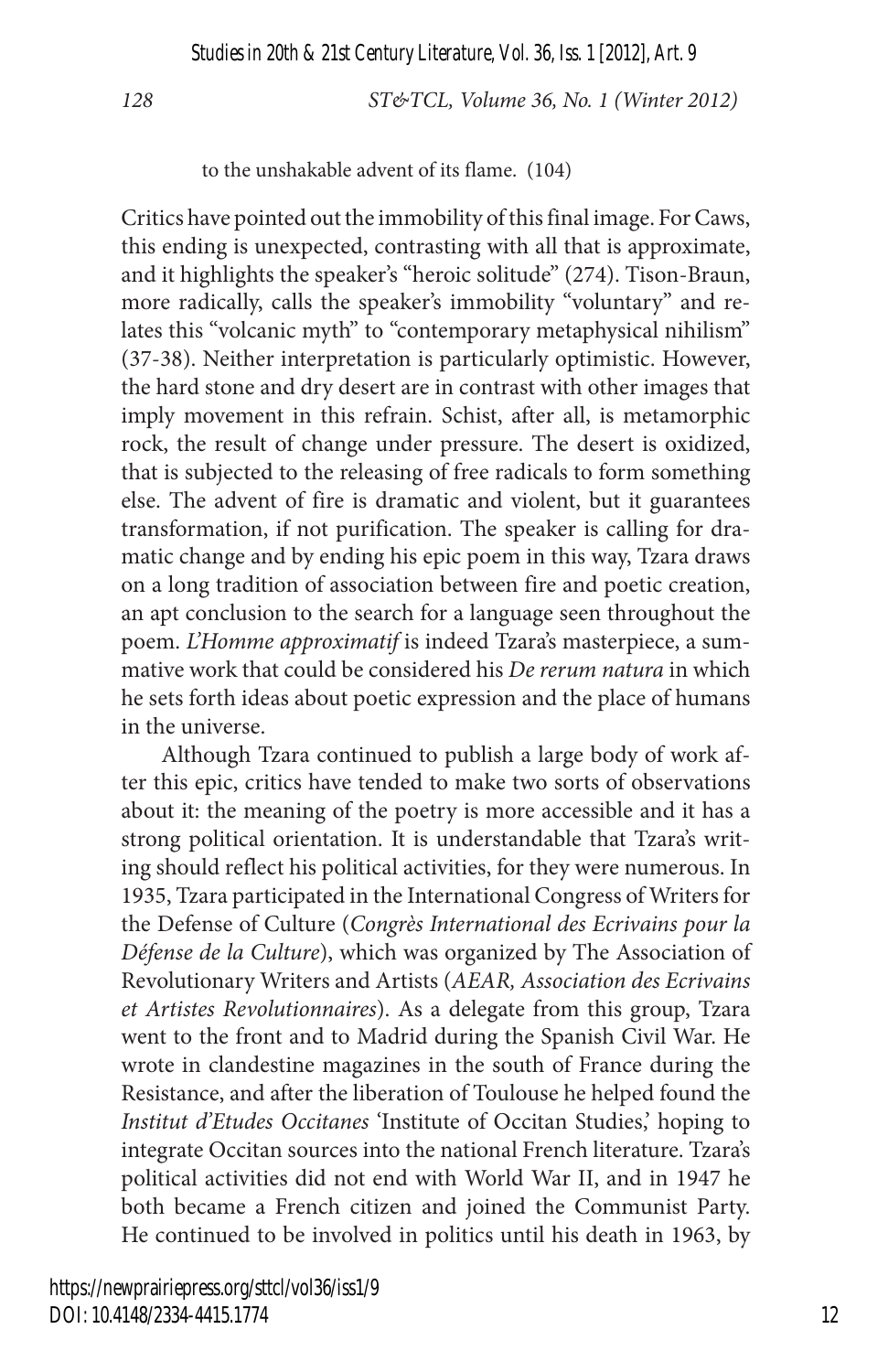which time he had had the occasion to criticize the Soviet invasion of Hungary in 1956, and France's relation to its ex-colonies.<sup>5</sup>

However, the relation of politics to poetry in Tzara's later work has not been studied at length or with impartiality. René Massat, referring to Tzara's poem *Une Route seul soleil* (1943) 'One Road, Single Sun,' called the anagram of the title, *URSS* (USSR in English) *lourd de signification*, 'heavy with meaning' (2). In an early edition Lee Harwood, defending Tzara against another translator, Franklin Rosemont, emphasizes that Tzara was "not a communist party hack as Rosemont so stupidly claims" (Tzara, *Destroyed Days,* 3). Tison-Braun calls Tzara a great lyricist but a "detestable theoretician" (72). However, Beitchman suggests that Tison-Braun separates poetry and theory "a little too neatly" and relies on a definition of humanity owing more to Malraux than to Tzara, for whom the human is yet to be created (245).

The study of a representative text might better illustrate the relation between poetry and politics in Tzara's writing. *Sans coup férir* 'without striking a blow,' written in 1947, published in 1949, and read on Paris radio in 1950, has received virtually no critical comment. The text is a narrative poem with three different kinds of actions. The first action involves the pianist, introduced at the beginning of the poem, and catches the reader's attention immediately by its first line:

> ne tirez pas sur le pianiste j'ai fait ce que j'ai pu laissez-moi aussi dire la vaste prairie de mes jours de raisins et le vin condamné des années que voici troupeaux d'hommes de zinc embrochés en une seule croyance (*Oeuvres complètes* 4: 29)

> don't shoot the piano player I've done what I could let me also describe the vast prairie of my grape days and the doomed wine of these years that here's herds of zincmen skewered on a single belief. (*Chanson Dada* 95)6

The pianist seems intent on telling what he has to say: the urgent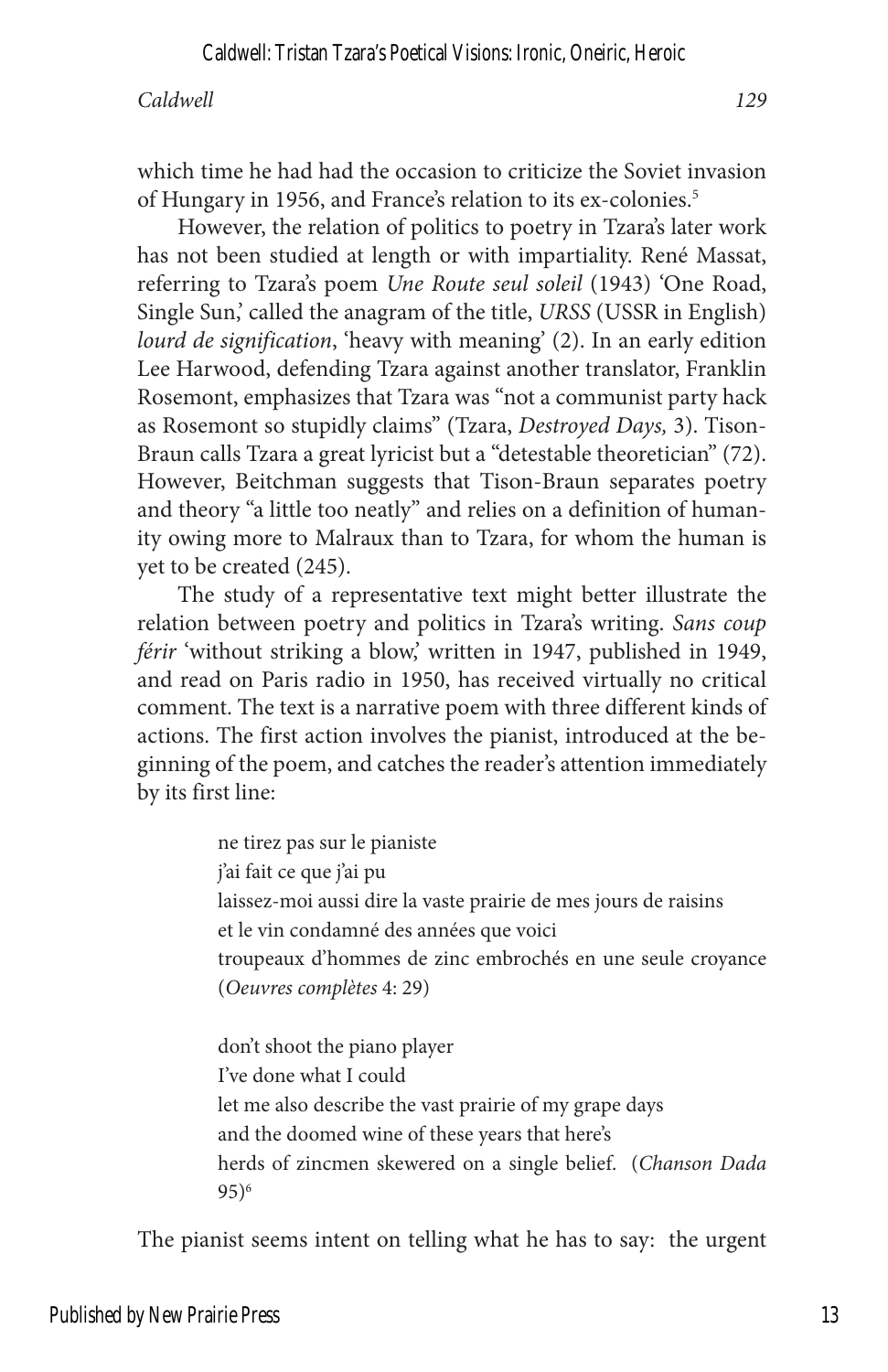first line is repeated three other times in the text in a context of violence and it indicates a desire to be allowed to continue the story. This introduction also suggests that the story has a bad ending, for the "vast prairie of my grape days" becomes the "condemned wine" of the present and we see that the narrator has little respect for his audience or people in general, which he ominously compares to animals like sheep who end up on a skewer.

After an evocation of a dreamlike state of sleep, night and silence, in which the pianist recalls youthful memories, the second action of the poem appears as a simple refrain: "un taureau vend sa peau / en quelque Espagne" (*Oeuvres complètes* 4: 31). Deliberately obscure and disparaging in its brevity and imprecision 'a bull sells its skin in some Spain,' the refrain appears three other times in the text as a counterpoint to the main story. The last refrain occurs at the end of the poem in a modified and more precise version: "Quelque part en Espagne / un taureau vend drôlement sa peau / pour de bon" (*Oeuvres complètes* 4: 36)*.* This sentence, 'Somewhere in Spain / a bull really sells his skin / for good,' with its emphasis on what is final and serious ("really," "for good"), doubtless refers to the defeat of the Republicans in the Spanish Civil War and ends the poem in an abrupt, somber and concrete way.

The first and last appearances of this refrain encompass the main action, the love story between Anaïne and Intrisaire. As the pianist's own story stops, that of the two young lovers begins. After their exchange of vows in a pastoral setting, the two embark on a dream trip which eventually carries them to the sea and beyond the earth. However, there are less than pleasant oneiric visions in the text. Aside from the somber, realistic refrain, recalling the brutality of the Spanish Civil War, there are references to the vulgar activities and escapes of urban life. A wasteland of seaside advertisements and trinkets disrupts any lyrical sentiment that the lovers' journey might convey. The pianist interrupts to say that he has not yet said everything, and evokes a kaleidoscope of bourgeois interests in shopping, conspicuous consumption and lack of concern for the outside world. The two lovers eventually pass from the forest to life, which might suggest awaking from a dream. However, images of light fade into images of darkness and also loss of language and thus of memory and history, as if they were facing "un seul écran / dans la nuit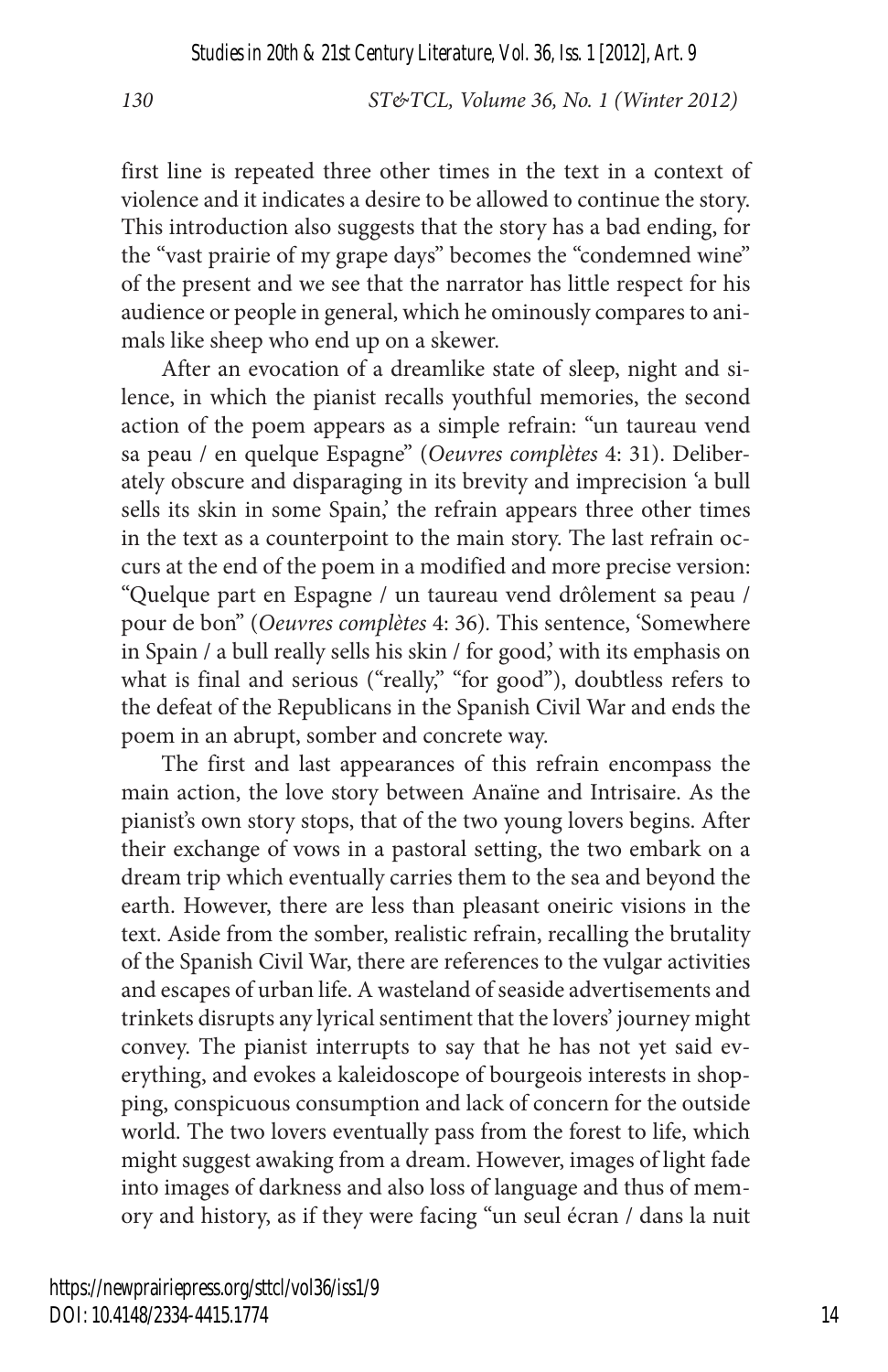qui les comprend," (*Oeuvres complètes* 4: 34) 'a single screen in the night that includes them.' This reference sets up the final cascade of images in the poem, in which the world's miseries flash by as they would before spectators at the cinema. The various images suggest several disparate films, involving lovers, children, a detective and cowboys, interrupted by the inevitable Eskimo ice cream and caramels of French intermissions in the movie houses of the fifties and sixties. The piano player, appearing in this context, seems to suggest the era of silent films, which, although anachronistic in conjunction with the allusions to the Spanish Civil War, corresponds to the distance of the narrator from the subject, emphasizing the narrator's difficulty in telling the story, and Tzara's own search for a language.

The easy arrival of incidents in the poem is insidious. The line "aucune arme n'est partie" (*Oeuvres complètes* 4:35) 'no weapon fired a shot,' recalling the poem's title, and followed by the death of Asian elephants, suggests that destruction does not always depend on physical violence, but can result from sheer lack of concern and passivity on the part of the conquered. The poem abruptly ends with the loss of love. The pianist asks, "Anaïne et Intrisaire / qu'avez–vous fait de vos amours / qu'avez-vous fait" (*Oeuvres complètes* 4: 35) 'what have you done with your love / what have you done' and concludes with the final refrain of the bull that sells its skin in Spain. Recalling Tzara's love of word play, which exists throughout his work, particularly in titles, one can see how the end of the poem casts a new, ironical light on the title: *Sans coup férir* 'without striking a blow' is a homophone of *Sans coup fait rire* 'without a blow is laughable,' that is to say it is a bitter joke that such loss can occur when people do nothing to stop it.

A gloss spoken at the beginning of the radio script clearly states the subject and the movement of the poem: "Deux amoureux à la campagne gaspillent la joie de leur amour pour rêver des plaisirs de la ville et tandis que l'on tue un taureau en Espagne leur amour se meurt" (*Oeuvres complètes* 4: 581) 'Two lovers in the country waste the joy of their love in order to dream of the pleasures of the city and while a bull dies in Spain their love dies.' It does not explicitly state what relationship exists between the lovers, the bull, and the narrator. The theme of deception, however, links the three actions in an implicit way. Just as light is lost for the speaker in the poem, so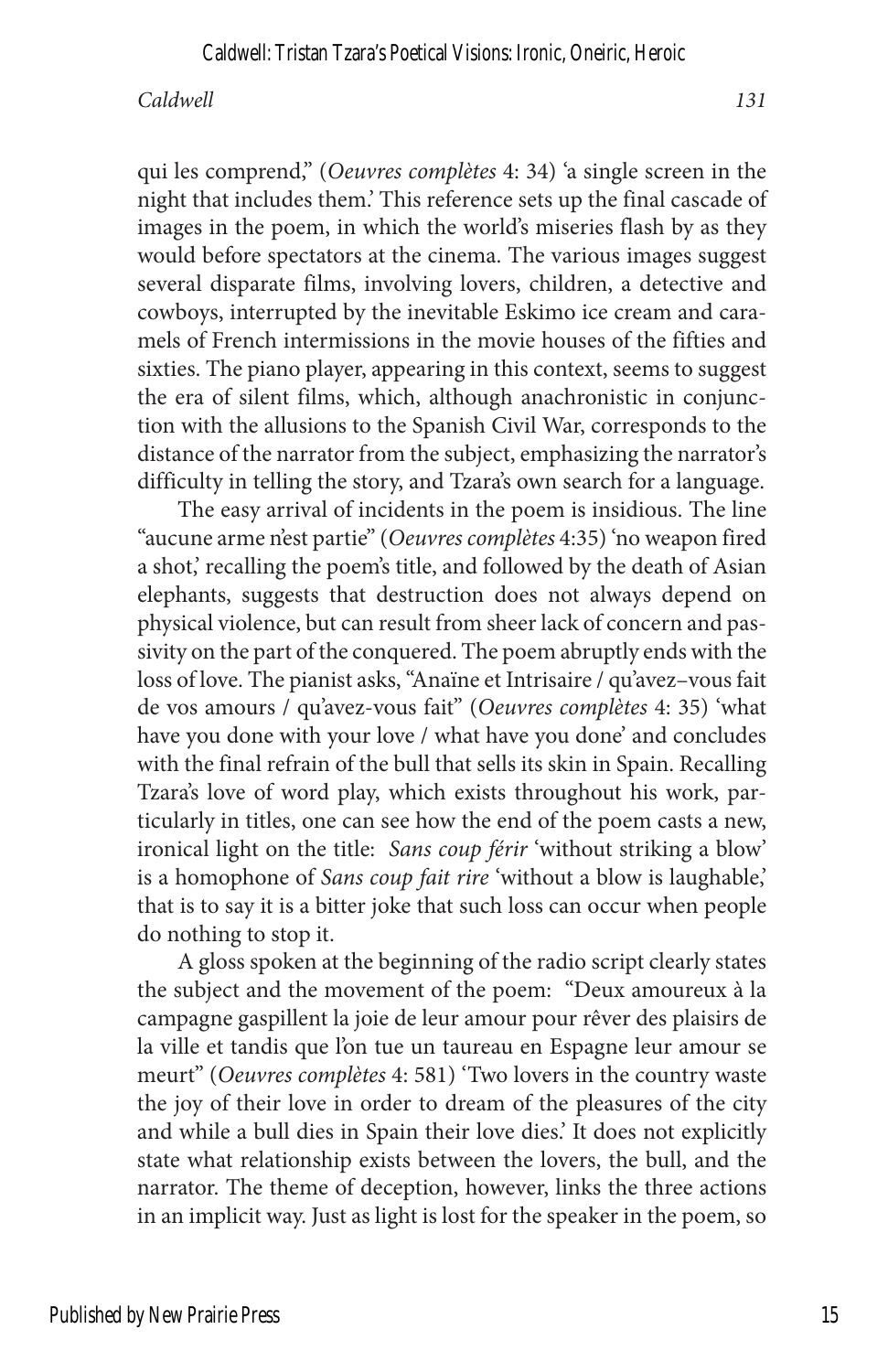*Studies in 20th & 21st Century Literature, Vol. 36, Iss. 1 [2012], Art. 9*

*132 ST&TCL, Volume 36, No. 1 (Winter 2012)*

the bull sells its skin and the young couple lose their love. All three instances suggest the perils of dreaming of an easier life while ignoring the harshness of reality. Thus Tzara complicates the surrealist notion of dream, defining onirism as an escape that is not always positive. The poem's final lines make it clear that this is a call for political action. But the call is delivered only through the negative example of what happens if people are complacent, and it is all the more effective.

This poem is one of the most politically intentioned that Tzara wrote and yet there are no direct references to war or political ideologies. Tzara combines his relatively recent experiences in Spain (in the refrain) with his Dadaist as well as communistic hatred of bourgeois mentalities (in the references to commercialism). He combines a traditional pastoral narrative and the simple language of his later period with remnants of earlier techniques, such as dreamlike visions, simultaneity (in the juxtaposition of the story of the lovers and that of the Spanish bull) and a cascade of images. Some of these recall the Dadas' interest in advertisement and the cinema as well as a general relationship between film and oneiric activity. *Sans coup férir* is a significant text in the whole body of Tzara's work for it represents a continuity as well as evolution of techniques and political themes and suggests that for Tzara, poetry and politics are inseparable, just as dreaming should not be an excuse for absence of thought.

As he said in *Le surréalisme au service de la Révolution 4* (1931), poetry can no longer be classified among *moyens d'expression* 'means of expression' which is only descriptive of ideas or feelings. Rather it is the "la poésie-activité de l'esprit" (*Oeuvres complètes* 5: 9) 'poetry-activity of the mind.' This poetry arises from surrealism and is produced out of such activity as dreaming while awake. It is an expression of complete freedom, devoid of forms, directions or ideologies. Although this kind of poetry was not the dominant form in his society, throughout his writing career Tzara searched for this new and different language. In his texts, he may disturb the reader or comment wryly during this search; alternatively he leads the reader into a transformative dreamscape. At the same time, Tzara expresses his political commitment, but does so in a visually charged way that makes the reader react, and participate in this making of thought.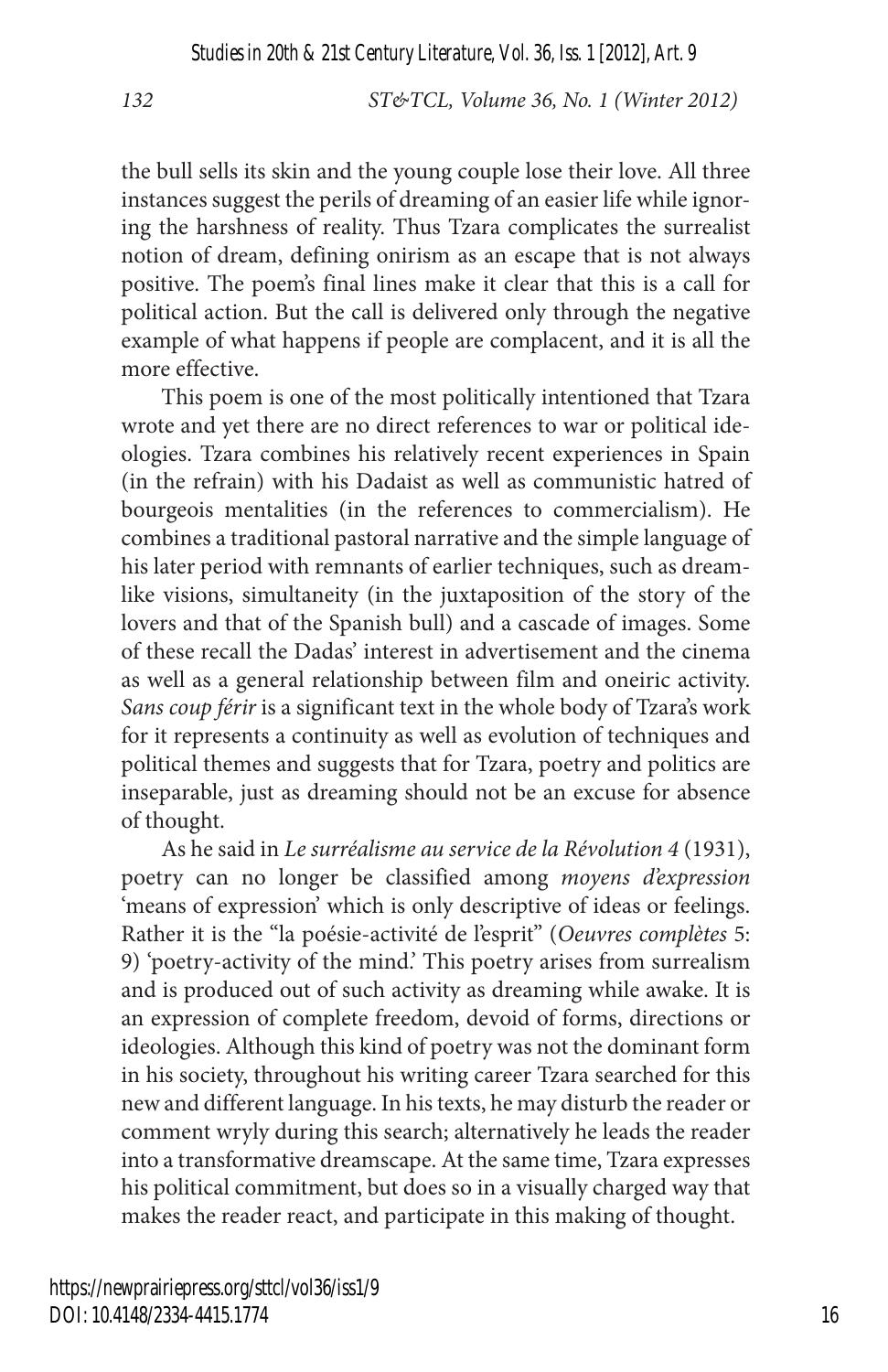Looking over Tzara's poetical production ranging from 1918 to 1961, we see that despite his refusal to use poetry merely to express ideas, his poetic visions bring to life ongoing problems in western culture still evident today. Dada began in a context of protest against the absurdity and hypocrisy of world war, and Tzara's poetry continued to reflect this concern. Also, from Dada through *L'Homme approximatif* and beyond, he consistently critiqued the dehumanizing aspect of commercialism as well as the inability of all our technology to improve communication and our use of language. In a prescient formulation of current ecological problems the imagery of *L'Homme approximatif* points to our lack of understanding of the natural world and yet of our profound connection to it. In all his poetic texts, Tzara uses ironic and oneiric images in the heroic effort to make us truly see and redefine the human situation, despite the seeming impossibility of this task.

#### Notes

1 For Beckett see Bradby 17-46, for Ginsburg see Hathaway 243, and for Radiohead see Tate, 195.

2 All translations are my own unless otherwise indicated.

3 All English translations of *L'Homme approximatif* followed by a page number will refer to the Caws edition and translation, *Approximate Man and Other Writings.* However, an exception is line 5, which is my translation, since for some reason the line was not included in her edition. Often, for the sake of concision and the flow of the argument, I will quote only from the English translation and save the original French for longer passages.

4 The significance of this wording may be seen by comparing the original manuscript, which reads: "…les célestes pâturages de la nuit" (*Oeuvres complètes* 2: 428) 'the celestial pastures of the night' (60). When Tzara changed this ending, he removed any hesitation a reader might have in interpreting liberation as a liberation of language. Similarly, in the line "Les langues du ciel fauchent les cheminées des usines maigres" (*Oeuvres complètes* 2: 163), 'the sky's tongues mowing down the chimneys of narrow factories' (98), Tzara changed to "the sky's tongues" from the original "les instruments agricoles du ciel" (*Oeuvres complètes* 2:438) 'the sky's farm instruments.' By substituting words with clear references to language, Tzara remains consistent with the theme of a cosmic language, the unattainable object of the speaker's quest.

5 See *Oeuvres complètes* 1: 15-23 for a chronology and *Oeuvres complètes* 5: 654 on Vietnam. Harwood, 8-11, gives further explanation of Tzara's activities in